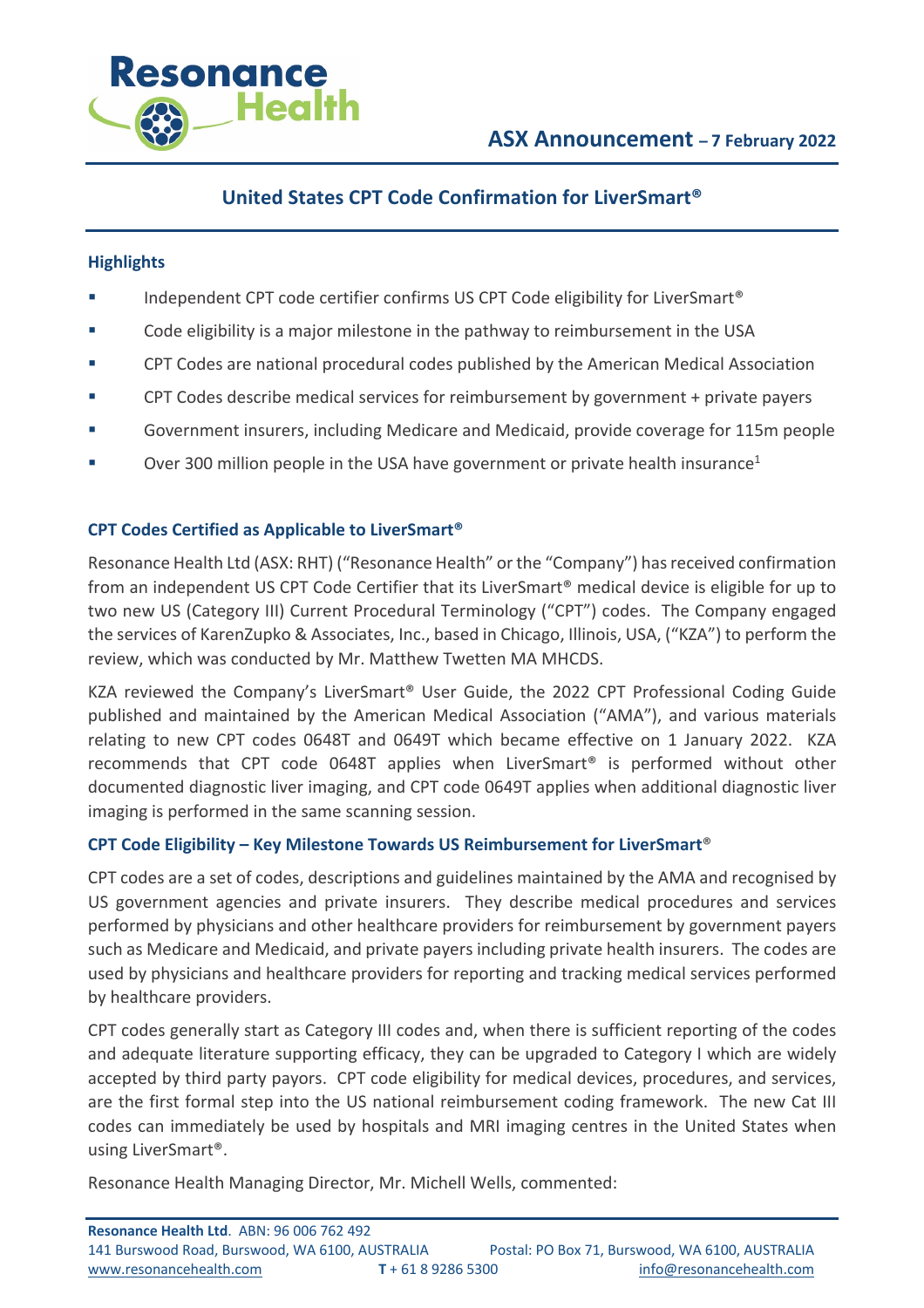

*"The confirmation of applicability of two new CPT codes represents a major milestone in the pathway to more widespread reimbursement of LiverSmart® in the United States. Our US sales team can now advise our customers of the applicability of these new codes, which adds to the credibility of our new recently FDA cleared LiverSmart® medical device. CPT coding can enhance the take-up of new products and, if the codes convert to Category I, they should greatly enhance patient accessibility to LiverSmart® as an important diagnostic service by removing affordability barriers. Ultimately, our goal is to achieve third party reimbursement of our services so the barrier of affordability for the patient is removed. CPT coding is a critical milestone toward that objective."*

## **About KarenZupko & Associates, Inc.**

KZA is a consulting firm that has, for over 35 years, assisted physicians and healthcare organizations to increase revenue, optimize efficiency, reduce risk, and improve patient experience. Led by international thought leader, Karen Zupko, KZA has been advising and educating physicians and healthcare managers for decades about the challenges and trends impacting the practice of medicine. The KZA team includes physicians, nurses, and former administrators, who have managed practices and academic departments and delivered patient care.

### **Reviewer's Qualifications**

The review was led by KZA's Mr. Matthew Twetten, MA MHCDS. Mr. Twetten's experience includes 18 years in physician specialty societies and as staff liaison to the American Medical Association CPT Editorial Panel. He has authored CPT coding articles for publications including 'AAOS Now' and 'SpineLine' and has authored CPT applications. He has also presented directly to the CPT Editorial Panel. Mr. Twetten has a Masters in Healthcare Delivery Science, from Dartmouth University, and a Masters of Arts, from the State University of New York – Binghamton.

### **About LiverSmart®**

LiverSmart® provides accurate measurement of liveriron-concentration and liver-fat through non-invasive MRI technology. It combines two existing Resonance Health AI products, FerriSmart® and HepaFat-AI®, into a



single multi-parametric MRI session, avoiding the need for multiple MRI appointments, and delivering a more complete and comprehensive assessment of a person's liver. LiverSmart® obtained US Food & Drug Administration ("FDA") regulatory clearance on 30 December 2021.

This announcement has been authorised for release in accordance with the delegated authority of the Board of Directors of Resonance Health Ltd.

For further information please contact:

**Mitchell Wells** Managing Director, Resonance Health Ltd E: mitchellw@resonancehealth.com P: +61 (0)8 9286 5300